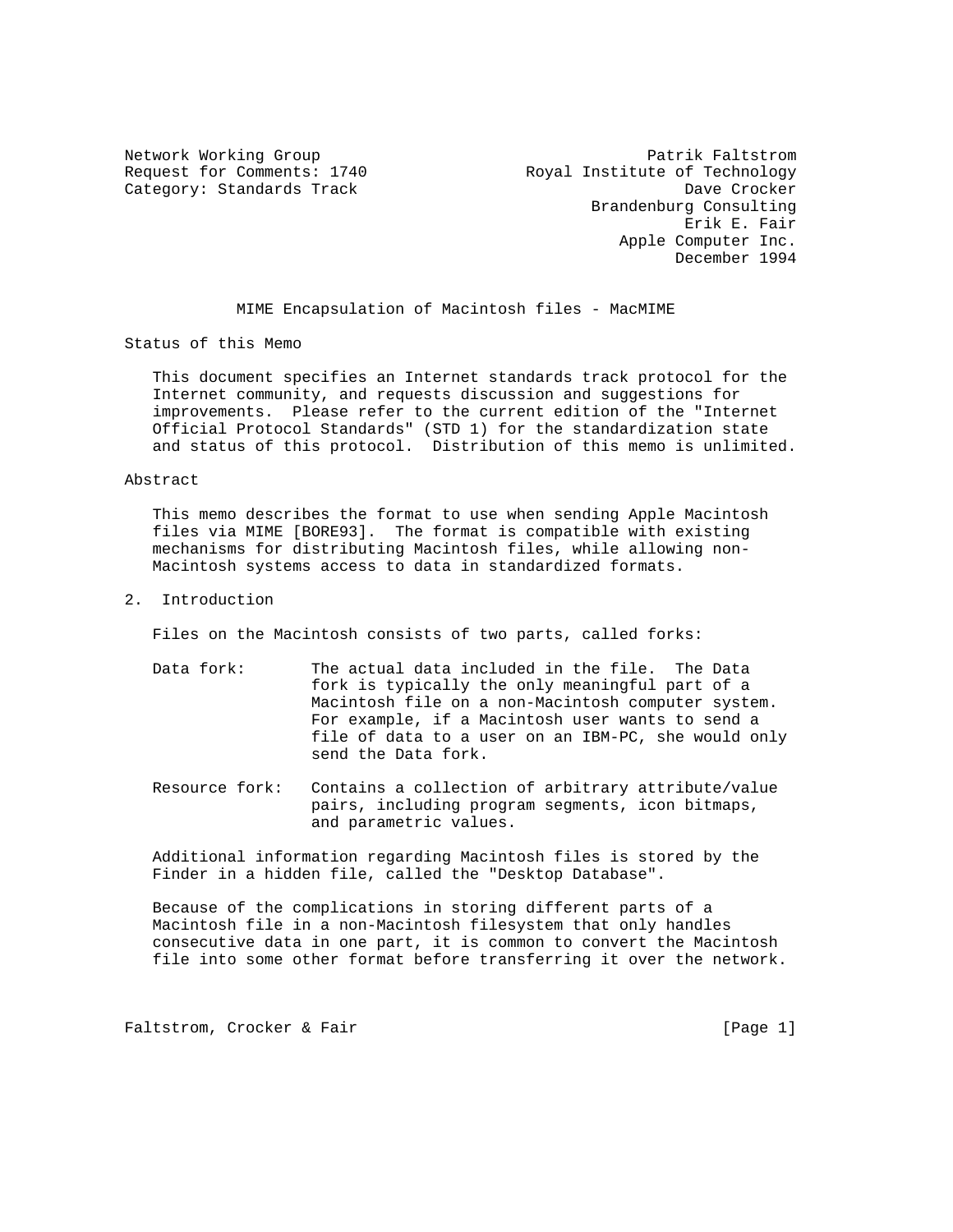The two styles of use are [APPL90]:

 AppleSingle: Apple's standard format for encoding Macintosh files as one byte stream. AppleDouble: Similar to AppleSingle except that the Data fork is

 separated from the Macintosh-specific parts by the AppleDouble encoding.

 AppleDouble is the preferred format for a Macintosh file that is to be included in an Internet mail message, because it provides recipients with Macintosh computers the entire document, including Icons and other Macintosh specific information, while other users easily can extract the Data fork (the actual data) as it is separated from the AppleDouble encoding.

- 2. MIME format for Apple/Macintosh-specific file information
	- 2a. APPLICATION/APPLEFILE

| MIME type-name:          | APPLICATION                          |
|--------------------------|--------------------------------------|
| MIME subtype name:       | APPLEFILE                            |
| Required parameters:     | none                                 |
| Optional parameters:     | NAME, which must be a "value" as     |
|                          | defined in RFC-1521 [BORE93].        |
| Encoding considerations: | The presence of binary data will     |
|                          | typically require use of             |
|                          | Content-Transfer-Encoding: BASE64    |
| Security considerations: | See separate section in the document |
| Published specification: | Apple-single & Apple-double [APPL90] |
| Rationale:               | Permits MIME-based transmission of   |
|                          | data with Apple/Macintosh specific   |
|                          | information, while allowing general  |
|                          | access to non-specific user data.    |

# 2b. MULTIPART/APPLEDOUBLE

| MIME type-name:                                                    | MULTIPART                                                                                                                                                                                                                            |
|--------------------------------------------------------------------|--------------------------------------------------------------------------------------------------------------------------------------------------------------------------------------------------------------------------------------|
| MIME subtype name:                                                 | APPLEDOUBLE                                                                                                                                                                                                                          |
| Required parameters:                                               | none                                                                                                                                                                                                                                 |
| Optional parameters:                                               | NAME, which must be a "value" as<br>defined in RFC-1521 [BORE93].                                                                                                                                                                    |
| Encoding considerations:                                           | none                                                                                                                                                                                                                                 |
| Security considerations:<br>Published specification:<br>Rationale: | See separate section in the document<br>Apple-single & Apple-double [APPL90]<br>Permits MIME-based transmission of<br>data with Apple/Macintosh specific<br>information, while allowing general<br>access to non-specific user data. |
|                                                                    |                                                                                                                                                                                                                                      |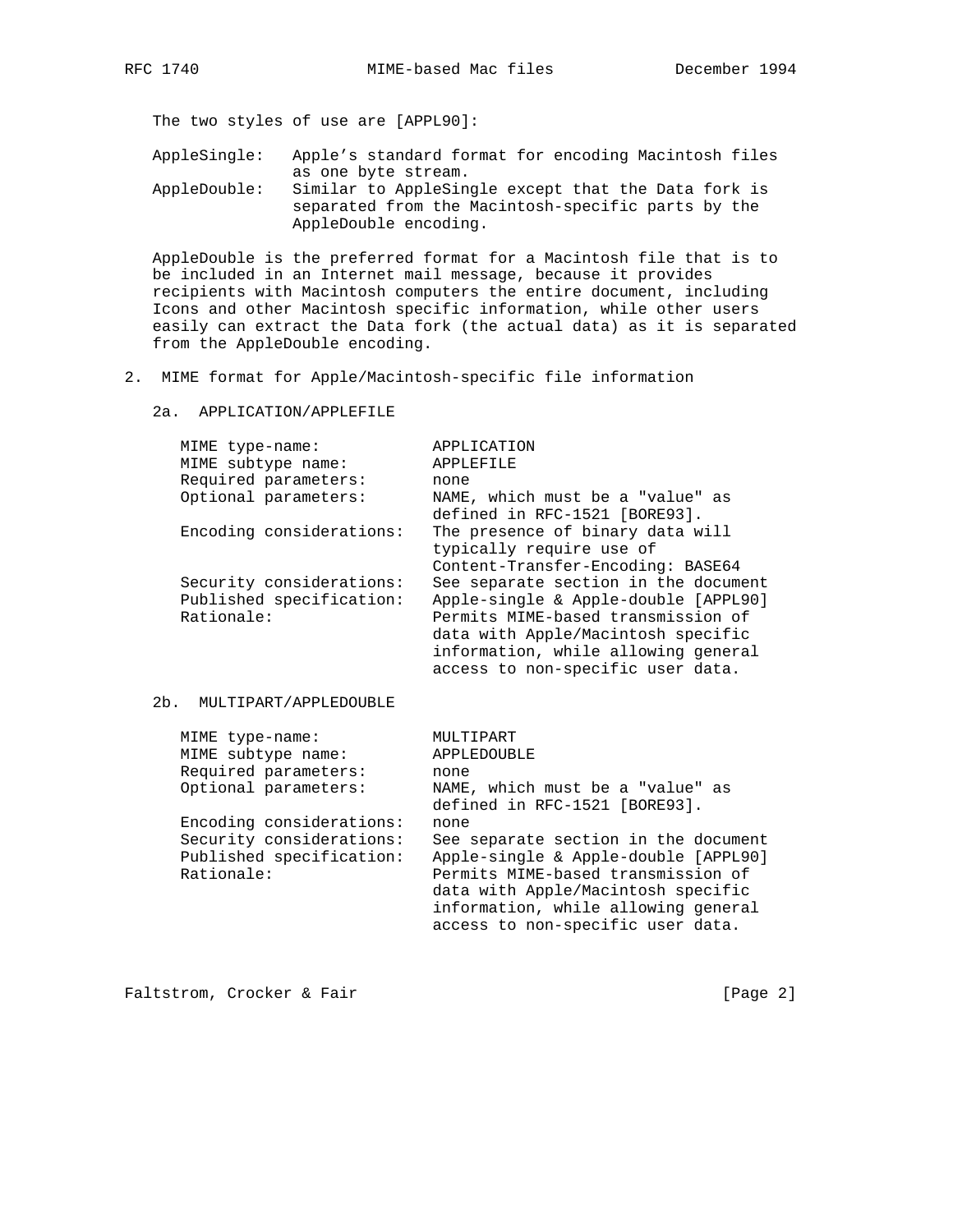# 2c. Detail specific to MIME-based usage

 Macintosh documents do not always need to be sent in a special format. Those documents with well-known MIME types and non-existent or trivial resource forks can be sent as regular MIME body parts, without use of AppleSingle or AppleDouble.

Documents which lack a data fork must be sent as AppleSingle.

 Unless there are strong reasons not to, all other documents should normally be sent as AppleDouble. This includes documents with non-trivial resource forks, and documents without corresponding well-known MIME types.

 It may be valuable in some cases to allow the user to choose one format over another, either because he disagrees with the implementor's definition of "trivial" resource forks, or for reasons of his own.

3. AppleSingle

 An AppleSingle, version 2 file, is sent as one consecutive stream of bytes. The format is described in [APPL90] with a brief summary in Appendix A. The one and only part of the file is sent in an application/applefile message.

 The first four bytes of an AppleSingle header are, in hexadecimal: 00, 05, 16, 00.

 The AppleSingle file is binary data. Hence, it may be necessary to perform a Content-Transfer-Encoding for transmission, depending on the underlying email transport environment. The safest encoding is Base64, since it permits transfer over the most restricted channels.

 Even though an AppleSingle file includes the original Macintosh filename, it is recommended that a name parameter be included on the Content-Type header to give the recipient a hint as to what file is attached. The value of the name parameter must be a "value" as defined by RFC-1521 [BORE93]. Note that this restricts the value to seven-bit US-ASCII characters.

3a. AppleSingle example

Content-Type: application/applefile; name="Computers-1/2-93"

[The AppleSingle file goes here]

4. AppleDouble

Faltstrom, Crocker & Fair extended to the control of the set of the set of the set of the page 3]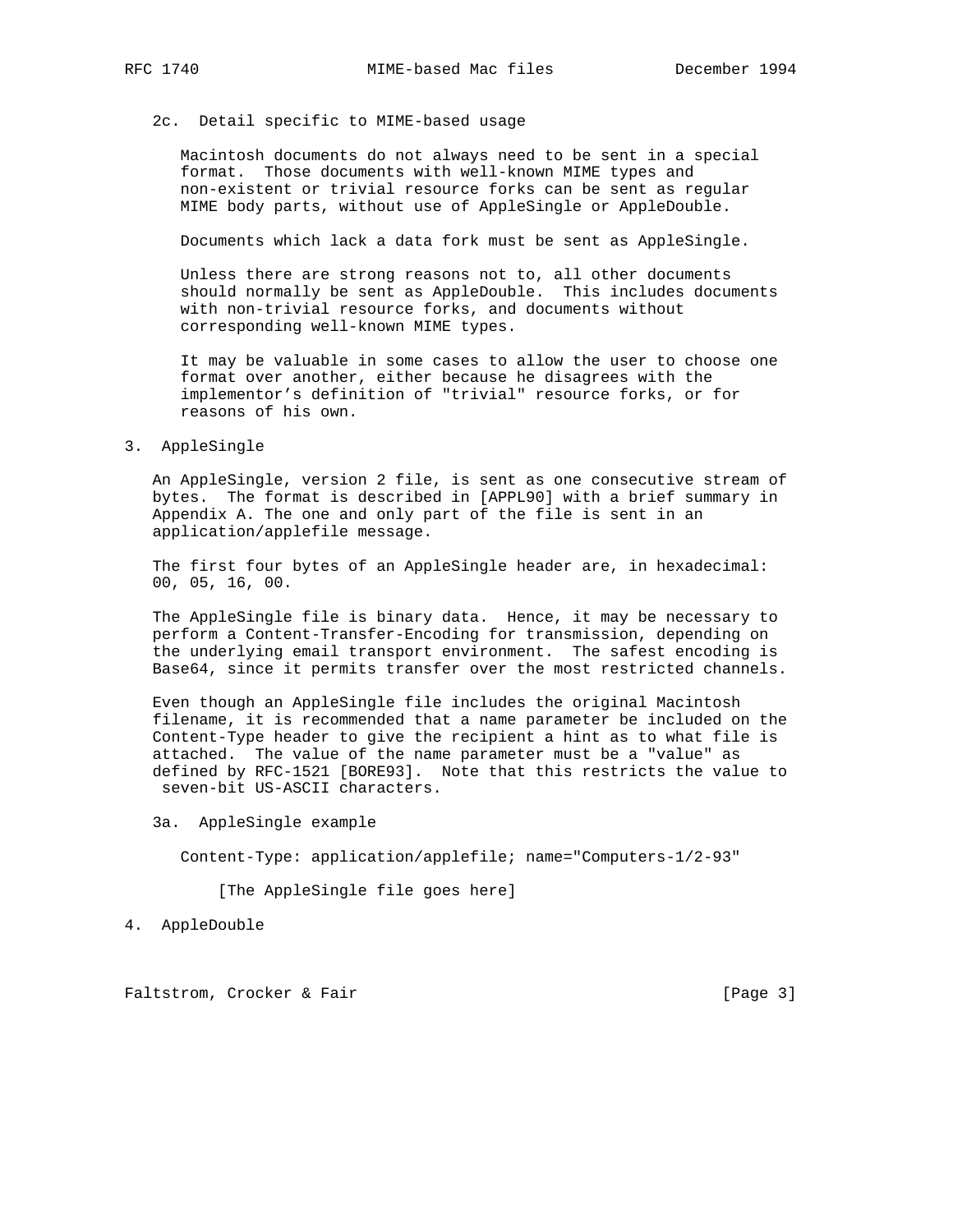An AppleDouble, version 2, file is divided in two parts:

 Header: including the Macintosh resource fork and desktop information and

Data fork: containing the Macintosh data fork.

 The AppleDouble format is described in [APPL90] with a brief summary in Appendix B.

 The AppleDouble file itself is sent as a multipart/appledouble MIME body-part, which may have only two sub-parts. The header is sent as application/applefile and the data fork as whatever best describes it. For example, is the data for is actually a GIF image, it should be sent as image/gif. If no appropriate Content-Type has been registered for the data type, it should be sent as an application/octet-stream.

 The first four bytes of an AppleDouble header are, in hexadecimal: 00, 05, 16, 07.

 The AppleDouble header is binary data. Hence, it may be necessary to perform a Content-Transfer-Encoding for transmission, depending on the underlying email transport environment. The safest encoding is Base64, since it permits transfer over the most restrictive channels.

 Even though an AppleDouble file includes the original Macintosh filename, it is recommended that a name parameter be included on the Content-Type header of both the header and data parts of the AppleDouble file to give the recipient a hint as to what file is attached. The value of the name parameter must be a "value" as defined by RFC-1521 [BORE93]. Note that this restricts the value to seven-bit US-ASCII characters.

4a. AppleDouble example

Content-Type: multipart/appledouble; boundary=mac-part

 --mac-part Content-Type: application/applefile; name="My-new-car"

[The AppleDouble header goes here]

 --mac-part Content-Type: image/gif;

[The data fork goes here]

--mac-part--

Faltstrom, Crocker & Fair extended to the control of the set of  $[Page 4]$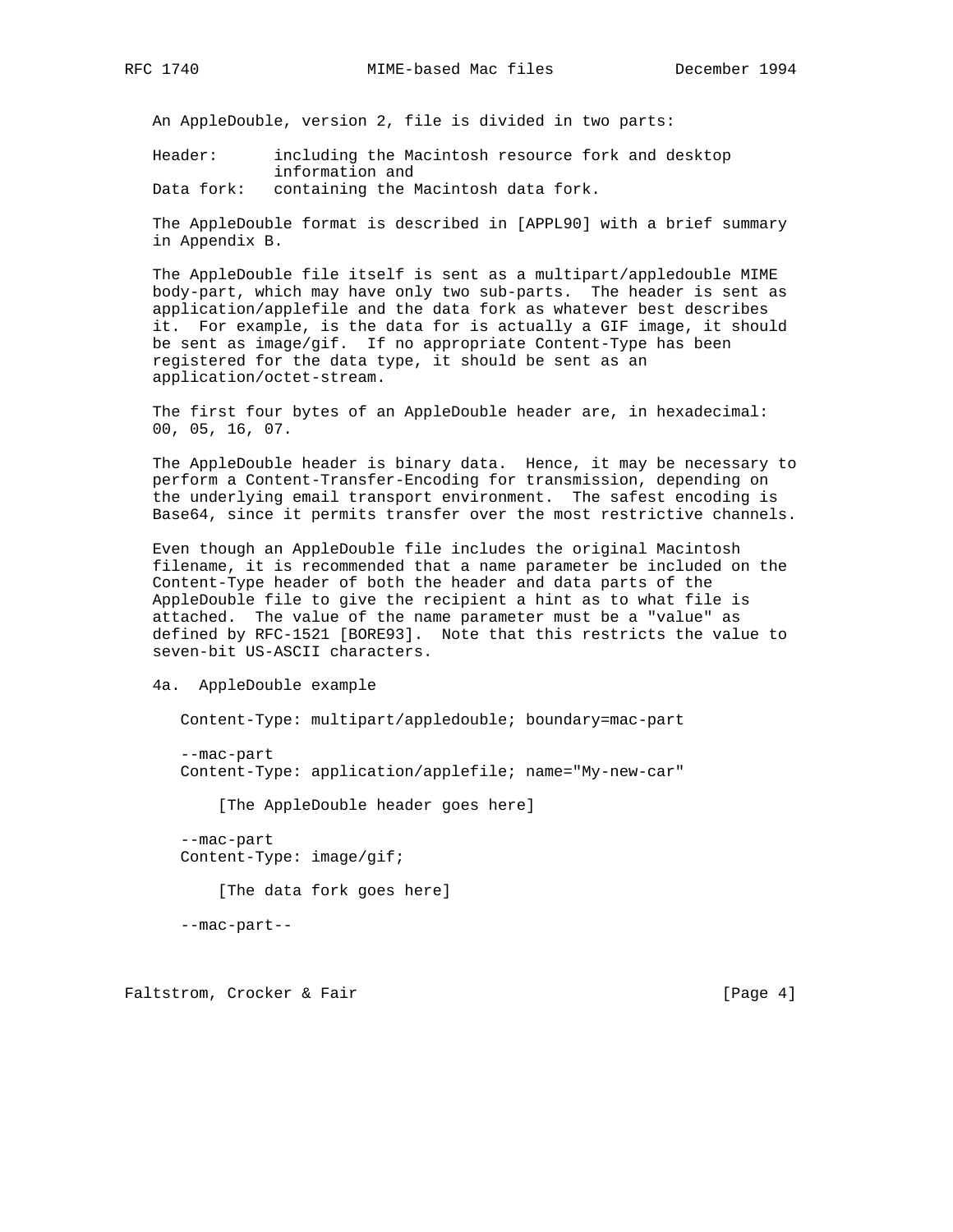- 5. References
	- BORE93 Borenstein N., and N. Freed, MIME (Multipurpose Internet Mail Extensions): Mechanisms for Specifying and Describing the Format of Internet Message Bodies, RFC 1521, Bellcore, Innosoft, September 1993.
	- APPL90 AppleSingle/AppleDouble Formats for Foreign Files Developer's Note, Apple Computer, Inc., 1990
- 6. Security Considerations

 To the extent that application/applefile facilitates the transmission of operating-system sensitive data, it may open a door for easier relaxation of security rules than is intended either by the sender of the administrator of the sender's system.

7. Acknowledgements

 Thanks to all of the people on the ietf-822 list who have provided much meaningful input for this document. Some of them must though be remembered by name, because they have almost crushed my mailbox with a very nice and interesting debate:

 Johan Berglund, Steve Dorner, David Gelhar, David Herron, Lee Jones, Raymond Lau, Jamey Maze, John B. Melby, Jan Michael Rynning, Rens Troost and Peter Svanberg.

10. Authors' Addresses

 Patrik Faltstrom Department of Numerical Analysis and Computing Science Royal Institute of Technology S-100 44 Stockholm Sweden

EMail: paf@nada.kth.se

 Dave Crocker Brandenburg Consulting 675 Spruce Dr. Sunnyvale, CA 94086

EMail: dcrocker@mordor.stanford.edu

Erik E. Fair

Faltstrom, Crocker & Fair extended to the control of the set of  $[Page 5]$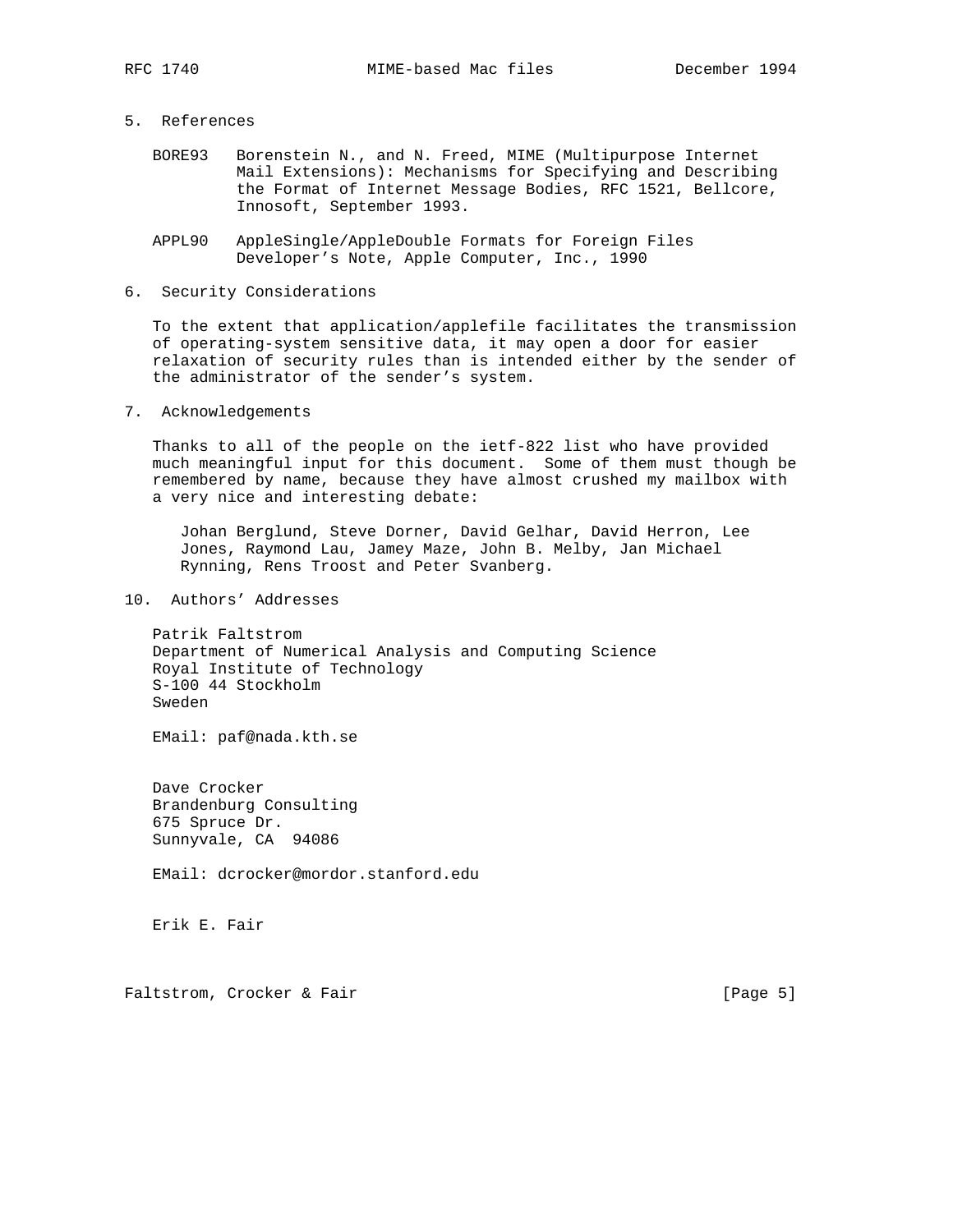Engineering Computer Operations Apple Computer Inc.

EMail: fair@apple.com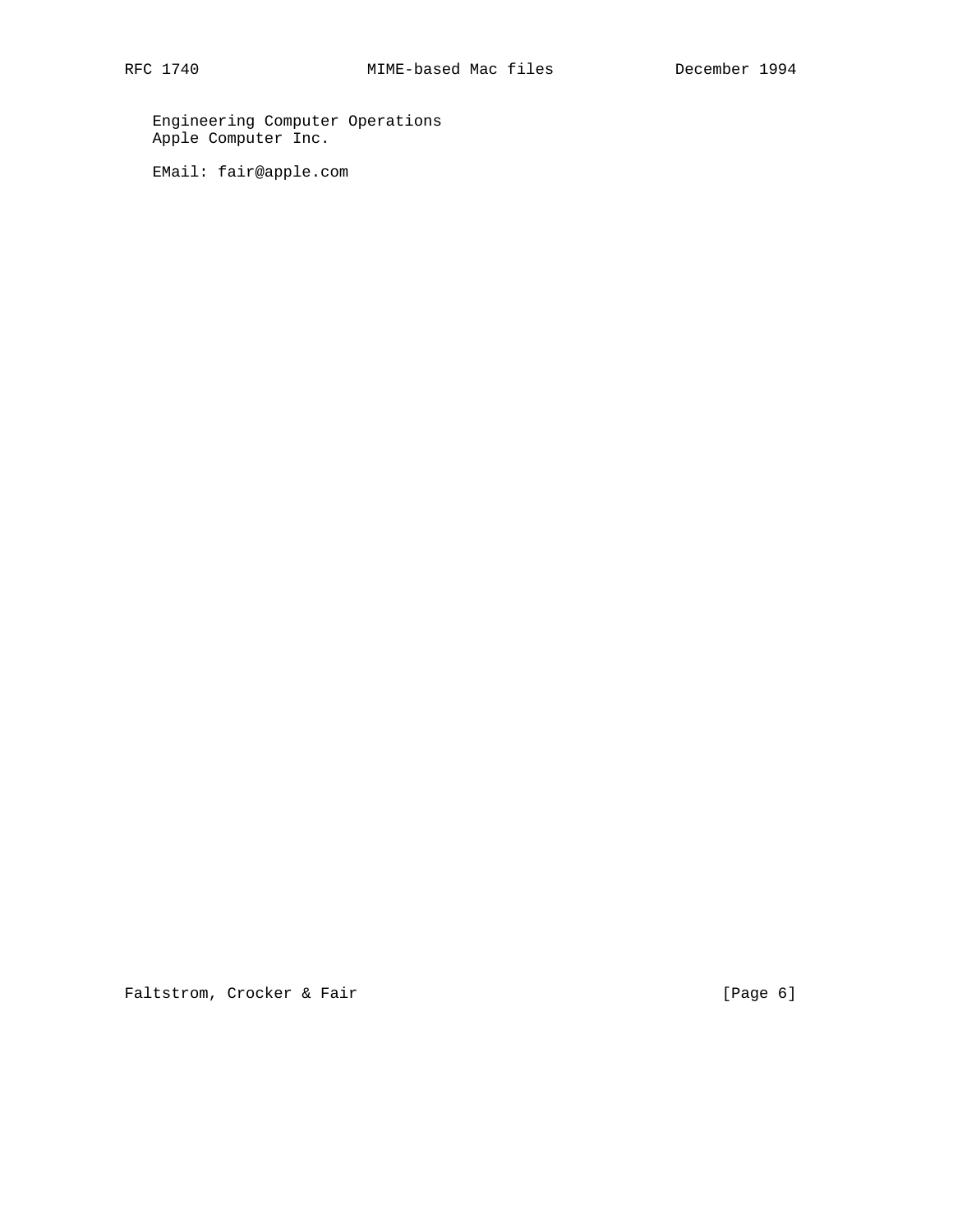Appendix A. The AppleSingle format

 In the AppleSingle format, a file's contents and attributes are stored in a single file in the foreign file system. For example, both forks of a Macintosh file, the Finder information, and an associated comment are arranged in a single file with a simple structure.

 An AppleSingle file consists of a header followed by one or more data entries. The header consists of several fixed fields and a list of entry descriptors, each pointing to a data entry. Each entry is optional and may or may not appear in the file.

AppleSingle file header:

Field Length

| Magic number      |  | 4 bytes  |
|-------------------|--|----------|
| Version number    |  | 4 bytes  |
| Filler            |  | 16 bytes |
| Number of entries |  | 2 bytes  |

Entry descriptor for each entry:

| Entry ID | 4 bytes |
|----------|---------|
| Offset   | 4 bytes |
| Length   | 4 bytes |

 Byte ordering in the file fields follows MC68000 conventions, most significant byte first. The fields in the header file follow the conventions described in the following sections.

Magic number

 This field, modelled after the UNIX magic number feature, specifies the file's format. Apple has defined the magic number for the AppleSingle format as \$00051600 or 0x00051600.

Version number

 This field denotes the version of AppleSingle format in the event the format evolves (more fields may be added to the header). The version described in this note is version \$00020000 or  $0 \times 00020000$ .

## Filler

This field is all zeros (\$00 or 0x00).

### Number of entries

This field specifies how many different entries are included in

Faltstrom, Crocker & Fair extended to the control of the control of the page 7]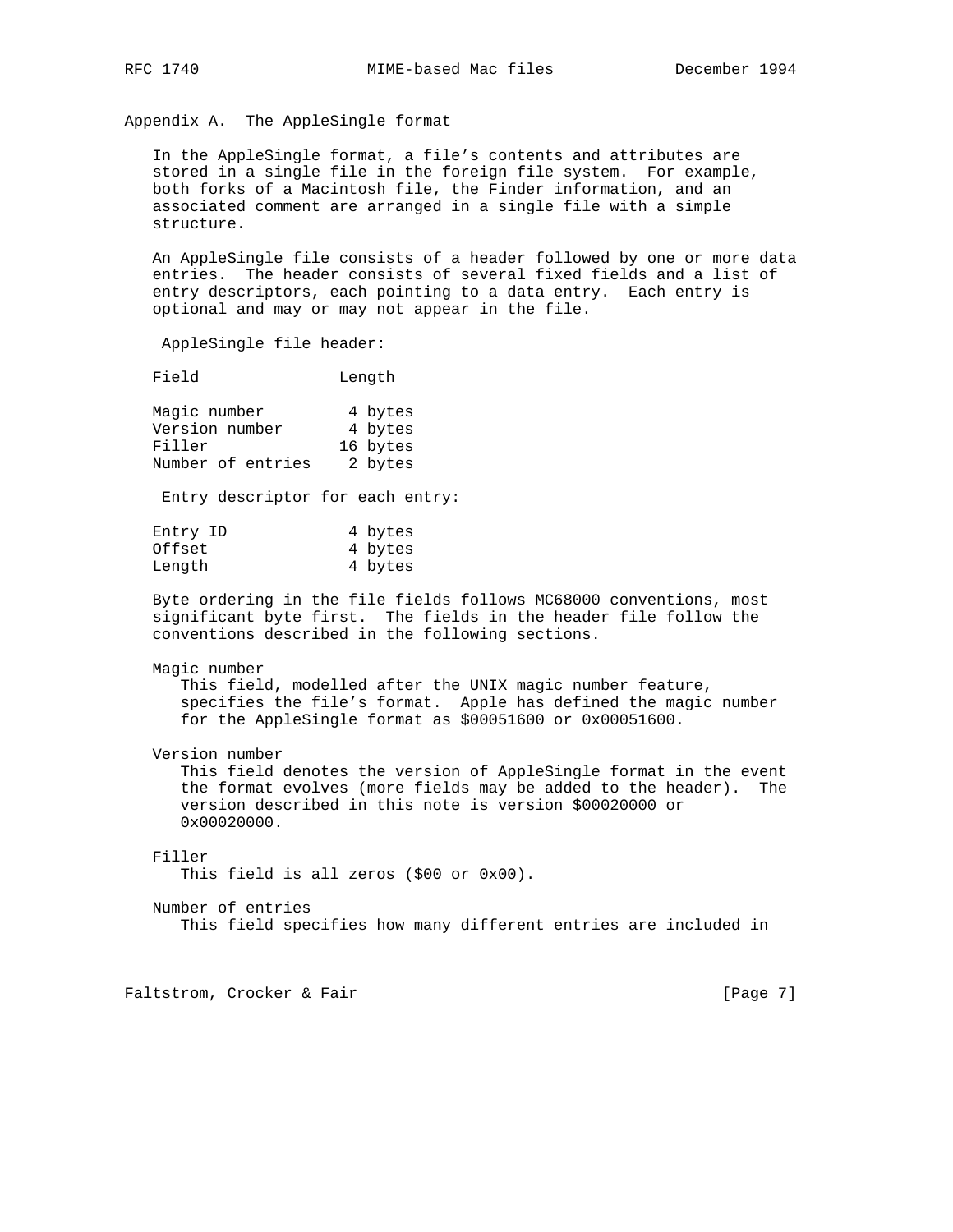the file. It is an unsigned 16-bit number. If the number of entries is any number other than 0, then that number of entry descriptors immediately follows the number of entries field.

Entry descriptors

The entry descriptor is made up of the following three fields:

| Entry ID: | an unsigned 32-bit number, defines what the entry is.                                                                  |
|-----------|------------------------------------------------------------------------------------------------------------------------|
|           | Entry IDs range from 1 to \$FFFFFFFF. Entry ID 0 is<br>invalid.                                                        |
| Offset:   | an unsigned 32-bit number, shows the offset from the<br>beginning of the file to the beginning of the entry's<br>data. |
| Length:   | an unsigned 32-bit number, shows the length of the                                                                     |

data in bytes. The length can be 0.

Predefined entry ID's

Apple has defined a set of entry IDs and their values as follows:

| Data Fork           | 1 Data fork                                            |
|---------------------|--------------------------------------------------------|
| Resource Fork       | 2 Resource fork                                        |
| Real Name           | 3 File's name as created on home file<br>system        |
| Comment             | 4 Standard Macintosh comment                           |
| Icon, B&W           | 5 Standard Macintosh black and white icon              |
| Icon, Colour        | 6 Macintosh colour icon                                |
| File Dates Info     | 8 File creation date, modification date,<br>and so on  |
| Finder Info         | 9 Standard Macintosh Finder information                |
| Macintosh File Info | 10 Macintosh file information, attributes<br>and so on |
| ProDOS File Info    | 11 ProDOS file information, attributes and<br>so on    |
| MS-DOS File Info    | 12 MS-DOS file information, attributes and<br>so on    |
| Short Name          | 13 AFP short name                                      |
| AFP File Info       | 14 AFP file, information, attributes and so<br>on      |
| Directory ID        | 15 AFP directory ID                                    |

 Apple reserves the range of entry IDs from 1 to \$7FFFFFFF. The rest of the range is available for applications to define their own entries. Apple does not arbitrate the use of the rest of the range.

Appendix B. The AppleDouble format

Faltstrom, Crocker & Fair extended to the control of the set of the page 8]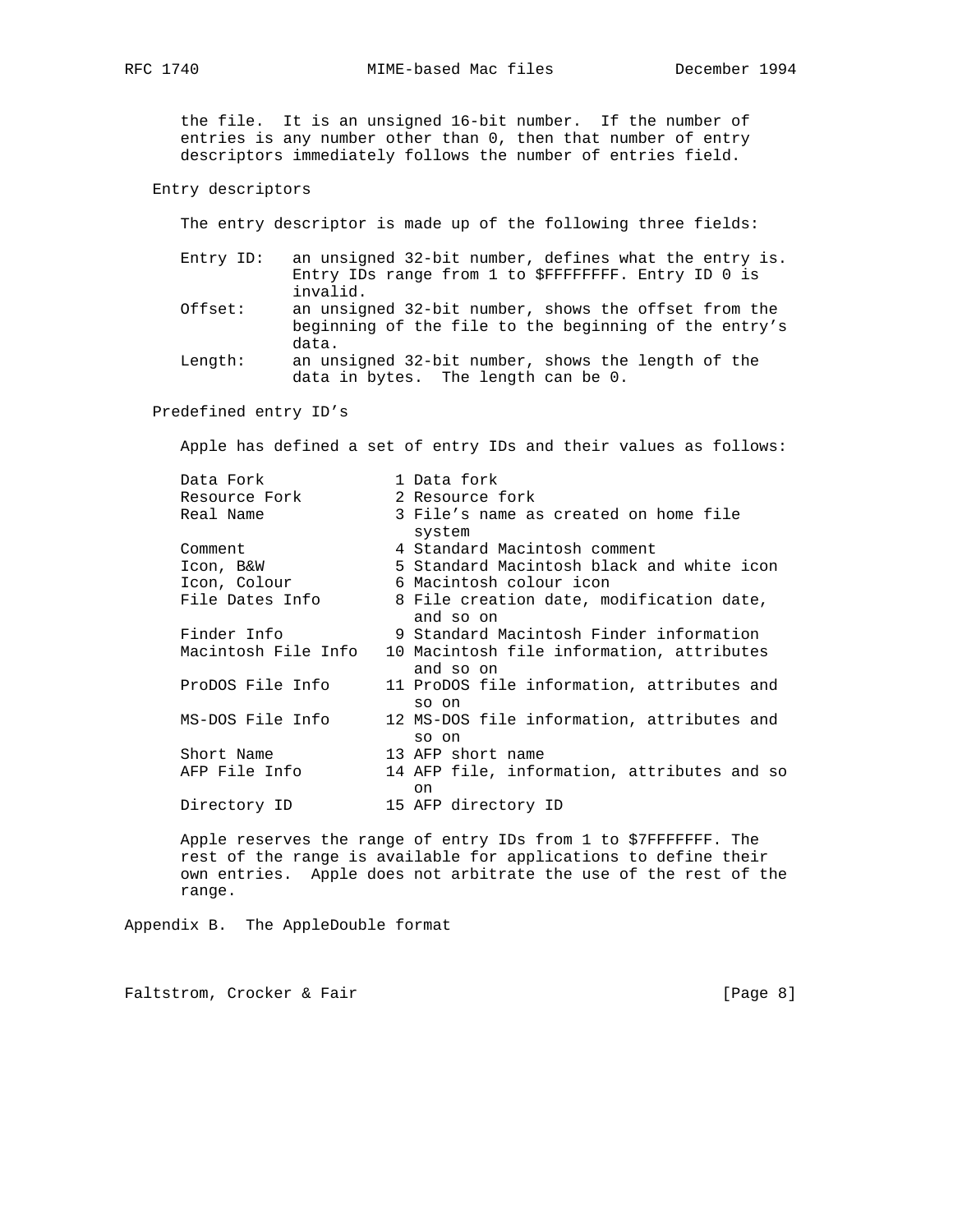The AppleDouble format uses two files to store data, resources and attributes. The AppleDouble Data file contains the data fork and the AppleDouble Header file contains the resource fork.

 The AppleDouble Data file contains the standard Macintosh data fork with no additional header. The AppleDouble Header file has exactly the same format as the AppleSingle file, except that it does not contain a Data fork entry. The magic number in the AppleDouble Header file differs from the magic number in the AppleSingle Header file so that an application can tell whether it needs to look in another file for the data fork. The magic number for the AppleDouble format is \$00051607 or 0x00051607.

The entries in the AppleDouble Header file can appear in any order; however, since the resource fork is the entry that is most commonly extended (after the data fork), Apple recommends that the resource fork entry to be placed last in the file. The data fork is easily extended because it resides by itself in the AppleDouble Data file.

Appendix C. applefile.h

 This is an example of a header file for the language C which can be used when parsing the data in either an AppleSingle file or AppleDouble header.

 The file is written by Lee Jones. Distribution is unlimited. /\* applefile.h - Data structures used by AppleSingle/AppleDouble \* file format \* \* Written by Lee Jones, 22-Oct-1993 \* \* For definitive information, see "AppleSingle/AppleDouble \* Formats for Foreign Files Developer's Note"; Apple Computer \* Inc.; (c) 1990. \* \* Other details were added from: Inside Macintosh [old version], volumes II to VI, Apple include files supplied with Think  $C$  5.0.1, \* Microsoft MS-DOS Programmer's Reference, version 5, and Microsoft C 6.00a's dos.h include file. \* \* I don't have ProDOS or AFP Server documentation so related \* entries may be a bit skimpy. \* \* Edit history: \* \* when who why

Faltstrom, Crocker & Fair extended to the extended of the extended of  $[Page 9]$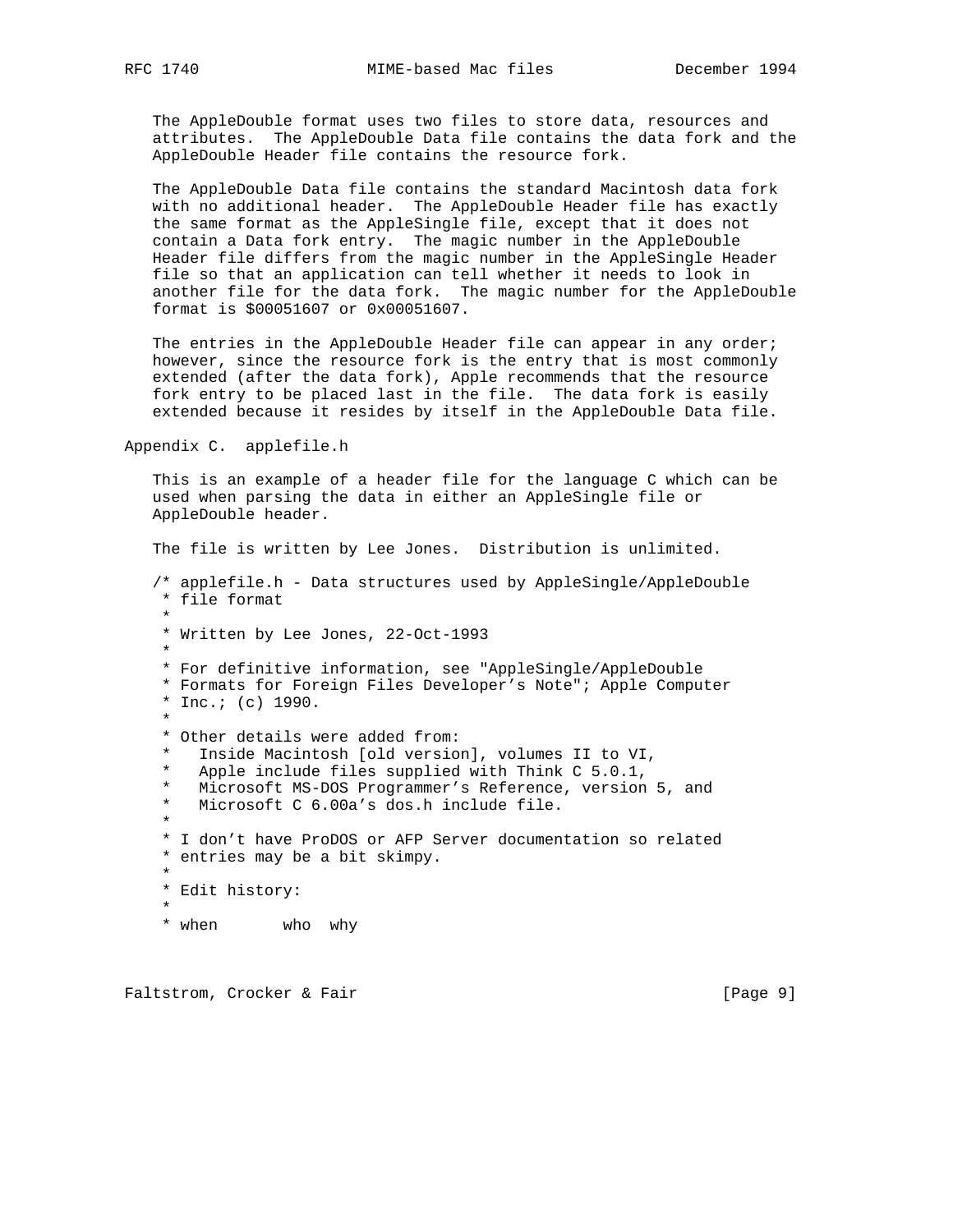\* --------- --- ------------------------------------------ \* 22-Oct-93 LMJ Pull together from Inside Macintosh, \* Developer's Note, etc \* 26-Oct-93 LMJ Finish writing first version and list references \* 06-Feb-94 EEF Very minor cleanup \*/ /\* Following items define machine specific size (for porting). \*/ typedef char  $x$ char8;  $x$  /\* 8-bit field \*/<br>typedef char schar8;  $x$  /\* signed 8-bit field \*/ typedef char  $s$  schar8;  $\qquad$  /\* signed 8-bit field \*/ typedef unsigned char uchar8; /\* unsigned 8-bit field \*/ typedef short xint16; /\* 16-bit field \*/ typedef unsigned short uint16; /\* unsigned 16-bit field \*/ typedef long xint32; /\* 32-bit field \*/ typedef long sint32; /\* signed 32-bit field \*/ typedef unsigned long uint32; /\* unsigned 32-bit field \*/ /\* REMINDER: the Motorola 680x0 is a big-endian architecture! \*/ typedef uint32 OSType; /\* 32 bit field \*/ /\* In the QuickDraw coordinate plane, each coordinate is \* -32767..32767. Each point is at the intersection of a \* horizontal grid line and a vertical grid line. Horizontal \* coordinates increase from left to right. Vertical \* coordinates increase from top to bottom. This is the way \* both a TV screen and page of English text are scanned: \* from top left to bottom right. \*/ struct Point /\* spot in QuickDraw 2-D grid \*/  $\{$  \cdot \cdot \cdot \cdot \cdot \cdot \cdot \cdot \cdot \cdot \cdot \cdot \cdot \cdot \cdot \cdot \cdot \cdot \cdot \cdot \cdot \cdot \cdot \cdot \cdot \cdot \cdot \cdot \cdot \cdot \cdot \cdot \cdot \cdot \cdot \cdot xint16 v; /\* vertical coordinate \*/ xint16 h; /\* horizontal coordinate \*/ }; /\* Point \*/ typedef struct Point Point; /\* See older Inside Macintosh, Volume II page 84 or Volume IV \* page 104. \*/ struct FInfo /\* Finder information \*/ { OSType fdType; /\* File type, 4 ASCII chars \*/ OSType fdCreator; /\* File's creator, 4 ASCII chars \*/

Faltstrom, Crocker & Fair and The Contract of Page 10]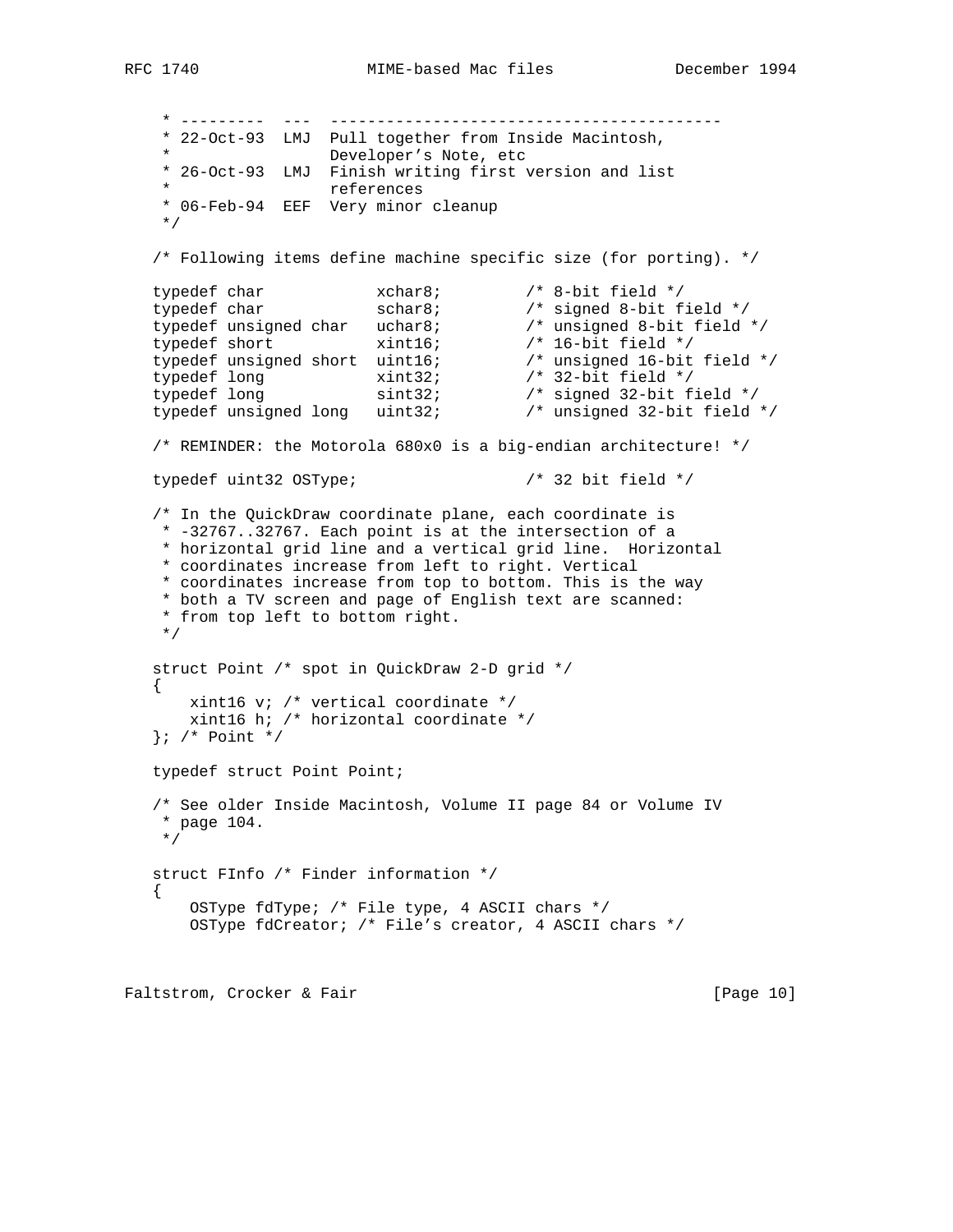```
 uint16 fdFlags; /* Finder flag bits */
       Point fdLocation; /* file's location in folder */
       xint16 fdFldr; /* file 's folder (aka window) */
  }; /* FInfo */
   typedef struct FInfo FInfo;
   /*
    * Masks for finder flag bits (field fdFlags in struct
    * FInfo).
    */
  #define F_fOnDesk 0x0001 /* file is on desktop (HFS only) */<br>#define F_maskColor 0x000E /* color coding (3 bits) */<br>/* 0x0010 /* reserved (Svstem 7) */
                           0x000E /* color coding (3 bits) */
                            /* 0x0010 /* reserved (System 7) */
   #define F_fSwitchLaunch 0x0020 /* reserved (System 7) */
 #define F_fShared 0x0040 /* appl available to multiple users */
 #define F_fNoINITs 0x0080 /* file contains no INIT resources */
   #define F_fBeenInited 0x0100 /* Finder has loaded bundle res. */
    /* 0x0200 /* reserved (System 7) */
   #define F_fCustomIcom 0x0400 /* file contains custom icon */
 #define F_fStationary 0x0800 /* file is a stationary pad */
 #define F_fNameLocked 0x1000 /* file can't be renamed by Finder */
 #define F_fHasBundle 0x2000 /* file has a bundle */
 #define F_fInvisible 0x4000 /* file's icon is invisible */
 #define F_fAlias 0x8000 /* file is an alias file (System 7) */
   /* See older Inside Macintosh, Volume IV, page 105.
    */
   struct FXInfo /* Extended finder information */
   {
       xint16 fdIconID; /* icon ID number */
       xint16 fdUnused[3]; /* spare */
      schar8 fdScript; /* scrip flag and code */
       schar8 fdXFlags; /* reserved */
       xint16 fdComment; /* comment ID number */
       xint32 fdPutAway; /* home directory ID */
  }; /* FXInfo */
   typedef struct FXInfo FXInfo;
   /* Pieces used by AppleSingle & AppleDouble (defined later). */
   struct ASHeader /* header portion of AppleSingle */
   {
                /* AppleSingle = 0x00051600; AppleDouble = 0x00051607 */
```
Faltstrom, Crocker & Fair and The Contract of Page 11]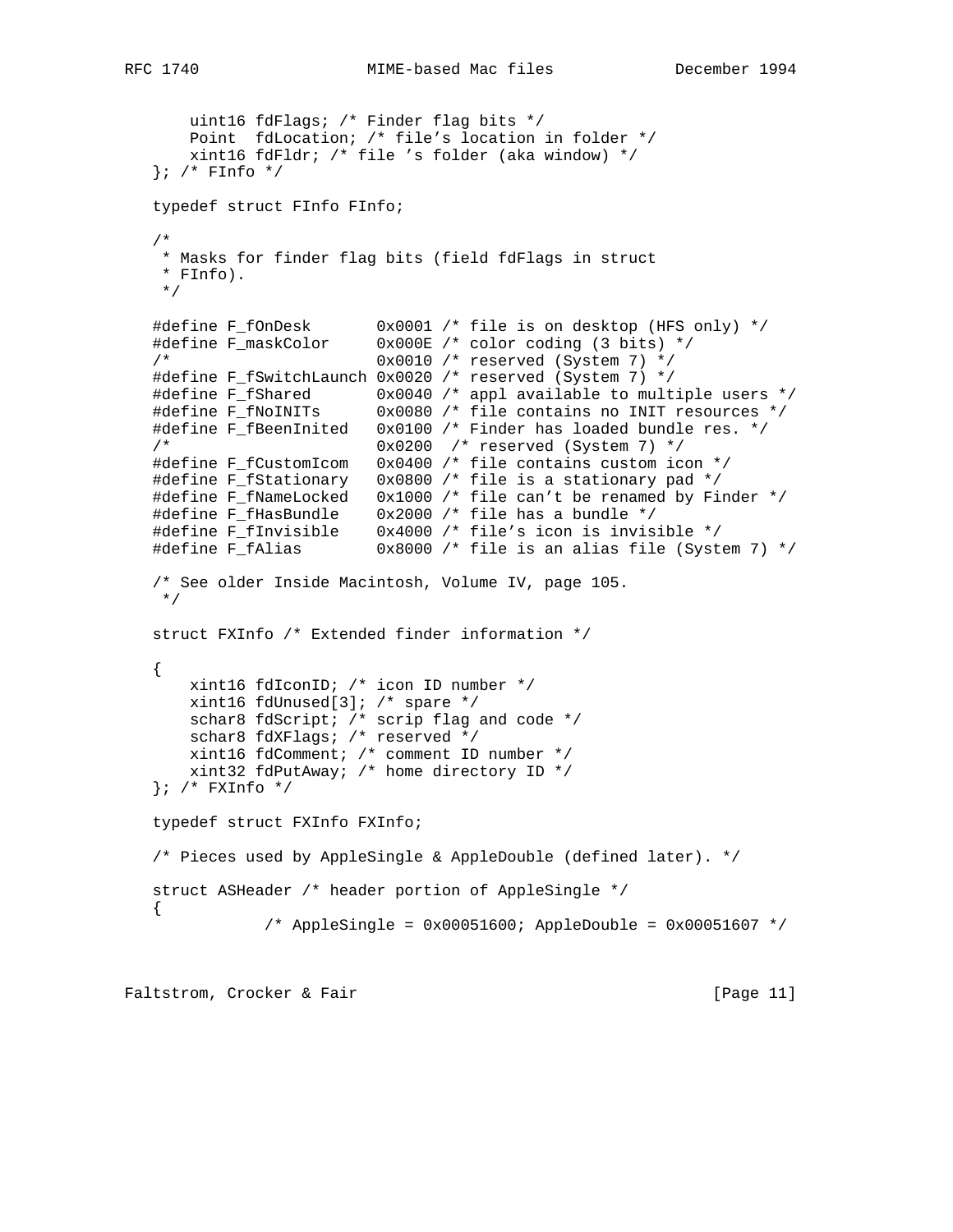```
 uint32 magicNum; /* internal file type tag */
 uint32 versionNum; /* format version: 2 = 0x00020000 */
 uchar8 filler[16]; /* filler, currently all bits 0 */
      uint16 numEntries; /* number of entries which follow */
  }; /* ASHeader */
   typedef struct ASHeader ASHeader;
   struct ASEntry /* one AppleSingle entry descriptor */
   {
      uint32 entryID; /* entry type: see list, 0 invalid */
      uint32 entryOffset; /* offset, in octets, from beginning */
                              /* of file to this entry's data */
      uint32 entryLength; /* length of data in octets */
   }; /* ASEntry */
   typedef struct ASEntry ASEntry;
   /* Apple reserves the range of entry IDs from 1 to 0x7FFFFFFF.
    * Entry ID 0 is invalid. The rest of the range is available
    * for applications to define their own entry types. "Apple does
    * not arbitrate the use of the rest of the range."
    */
 #define AS_DATA 1 /* data fork */
 #define AS_RESOURCE 2 /* resource fork */
 #define AS_REALNAME 3 /* File's name on home file system */
 #define AS_COMMENT 4 /* standard Mac comment */
 #define AS_ICONBW 5 /* Mac black & white icon */
 #define AS_ICONCOLOR 6 /* Mac color icon */
\frac{1}{x} /* 7 /* not used */
 #define AS_FILEDATES 8 /* file dates; create, modify, etc */
   #define AS_FINDERINFO 9 /* Mac Finder info & extended info */
   #define AS_MACINFO 10 /* Mac file info, attributes, etc */
 #define AS_PRODOSINFO 11 /* Pro-DOS file info, attrib., etc */
 #define AS_MSDOSINFO 12 /* MS-DOS file info, attributes, etc */
 #define AS_AFPNAME 13 /* Short name on AFP server */
 #define AS_AFPINFO 14 /* AFP file info, attrib., etc */
   #define AS_AFPDIRID 15 /* AFP directory ID */
   /* matrix of entry types and their usage:
 *
    * Macintosh Pro-DOS MS-DOS AFP server
 * --------- ------- ------ ----------
 * 1 AS_DATA xxx xxx xxx xxx
* 2 AS_RESOURCE xxx xxx
 * 3 AS_REALNAME xxx xxx xxx xxx
```
Faltstrom, Crocker & Fair and The Control of Page 12]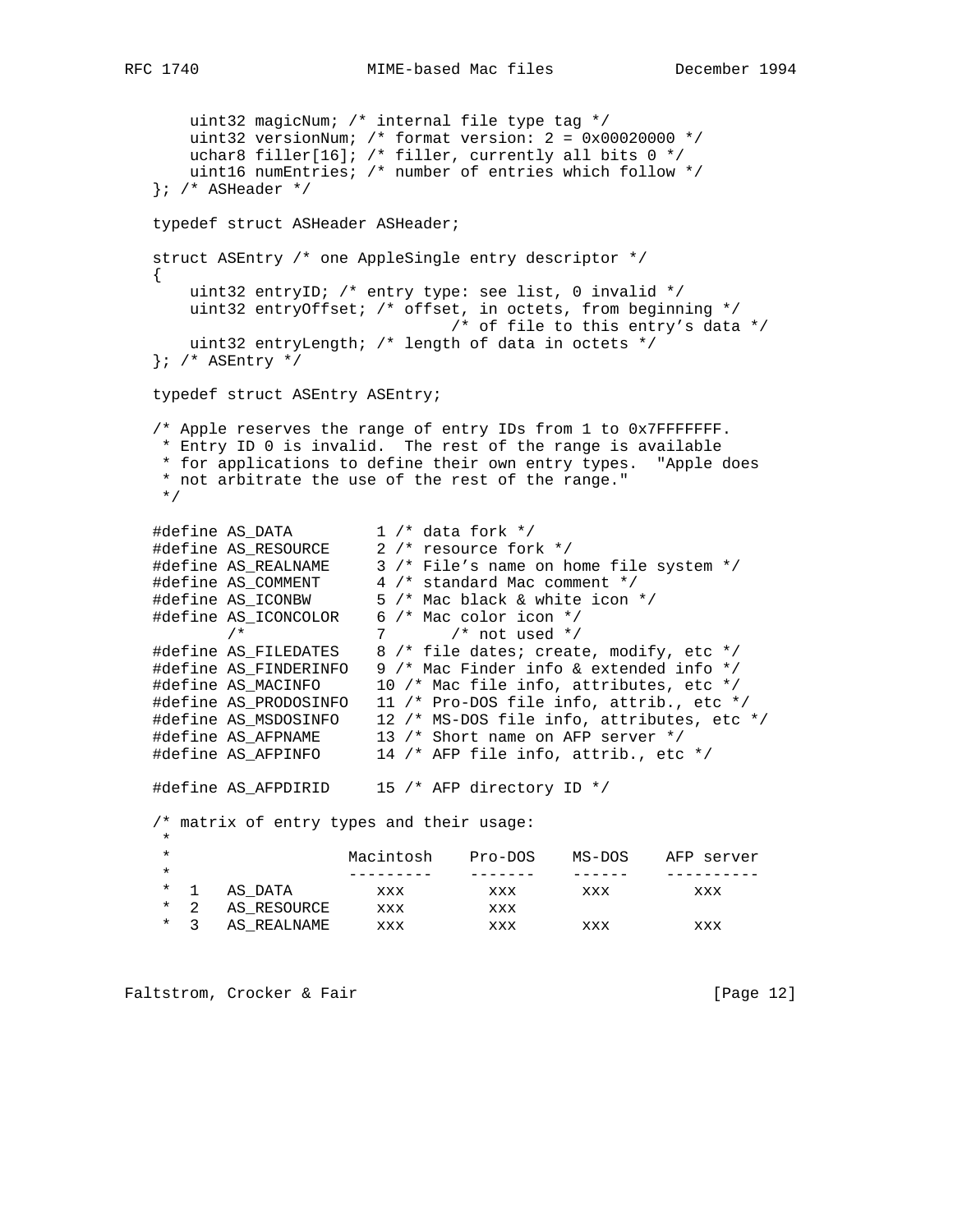\* \* 4 AS\_COMMENT xxx \* 5 AS\_ICONBW xxx \* 6 AS\_ICONCOLOR xxx \* \* 8 AS\_FILEDATES xxx xxx xxx xxx xxx \* 9 AS\_FINDERINFO xxx \* 10 AS\_MACINFO xxx \* \* 11 AS\_PRODOSINFO xxx \* 12 AS\_MSDOSINFO xxx \* \* 13 AS\_AFPNAME xxx AS\_AFPINFO  $$\tt XXX$  \* 15 AS\_AFPDIRID xxx \*/ /\* entry ID 1, data fork of file - arbitrary length octet string \*/ /\* entry ID 2, resource fork - arbitrary length opaque octet string; as created and managed by Mac O.S. resoure manager \*/ /\* entry ID 3, file's name as created on home file system - arbitrary length octet string; usually short, printable ASCII \*/ /\* entry ID 4, standard Macintosh comment - arbitrary length octet string; printable ASCII, claimed 200 chars or less \*/ /\* This is probably a simple duplicate of the 128 octet bitmap \* stored as the 'ICON' resource or the icon element from an 'ICN#' \* resource. \*/ struct ASIconBW /\* entry ID 5, standard Mac black and white icon \*/  $\left\{ \right.$  uint32 bitrow[32]; /\* 32 rows of 32 1-bit pixels \*/ }; /\* ASIconBW \*/ typedef struct ASIconBW ASIconBW; /\* entry ID 6, "standard" Macintosh color icon - several competing color icons are defined. Given the copyright dates \* of the Inside Macintosh volumes, the 'cicn' resource predominated \* when the AppleSingle Developer's Note was written (most probable \* candidate). See Inside Macintosh, Volume V, pages 64 & 80-81 for

Faltstrom, Crocker & Fair and The Contract of Page 13]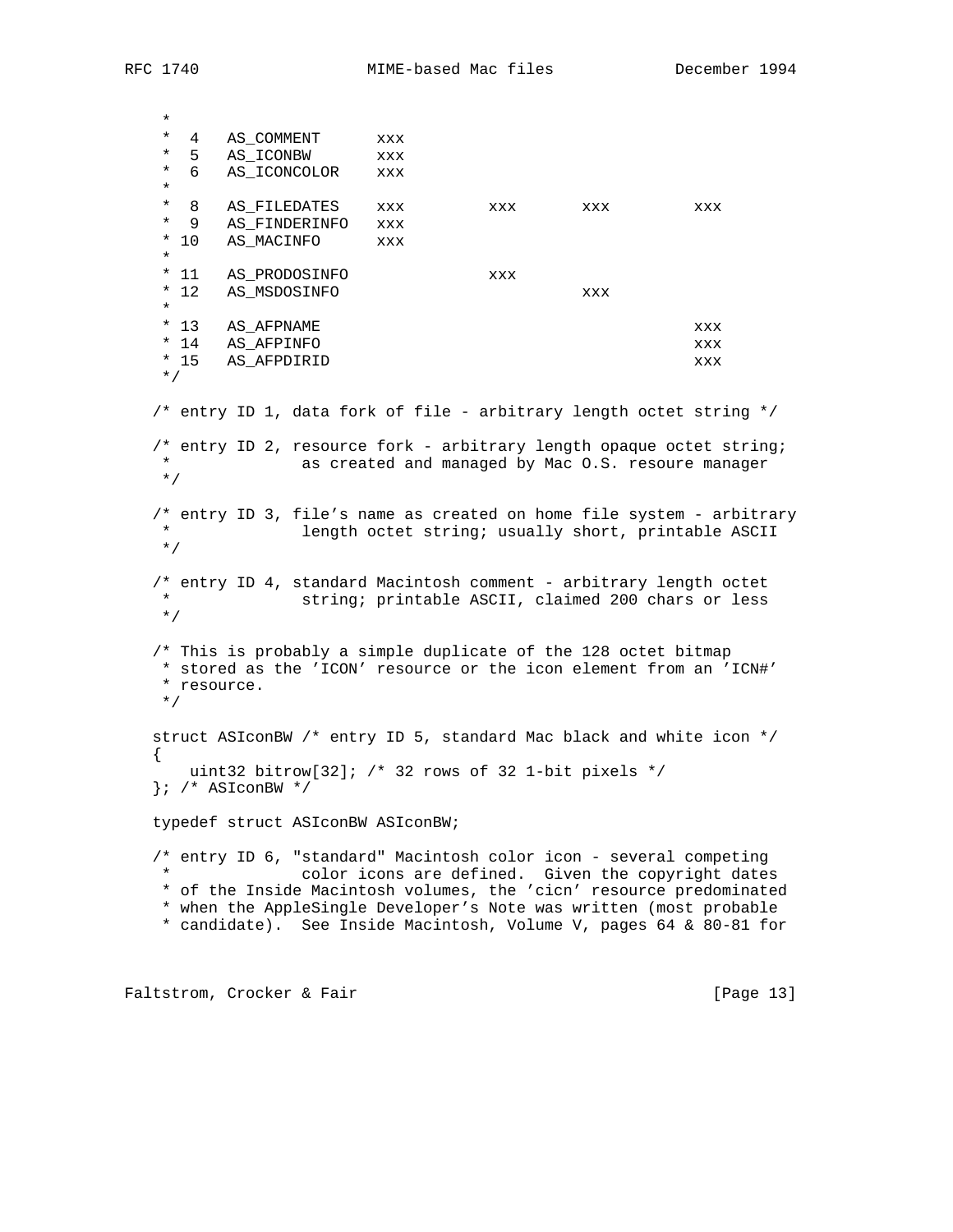```
 * a description of 'cicn' resources.
 *
     * With System 7, Apple introduced icon families. They consist of:
 * large (32x32) B&W icon, 1-bit/pixel, type 'ICN#',
 * small (16x16) B&W icon, 1-bit/pixel, type 'ics#',
     * large (32x32) color icon, 4-bits/pixel, type 'icl4',
           small (16x16) color icon, 4-bits/pixel, type 'ics4',
     * large (32x32) color icon, 8-bits/pixel, type 'icl8', and
            small (16x16) color icon, 8-bits/pixel, type 'ics8'.
     * If entry ID 6 is one of these, take your pick. See Inside
     * Macintosh, Volume VI, pages 2-18 to 2-22 and 9-9 to 9-13, for
     * descriptions.
     */
    /* entry ID 7, not used */
    /* Times are stored as a "signed number of seconds before of after
     * 12:00 a.m. (midnight), January 1, 2000 Greenwich Mean Time (GMT).
     * Applications must convert to their native date and time
     * conventions." Any unknown entries are set to 0x80000000
     * (earliest reasonable time).
     */
   struct ASFileDates /* entry ID 8, file dates info */
\{ \cdot \cdot \cdot \cdot \cdot \cdot \cdot \cdot \cdot \cdot \cdot \cdot \cdot \cdot \cdot \cdot \cdot \cdot \cdot \cdot \cdot \cdot \cdot \cdot \cdot \cdot \cdot \cdot \cdot \cdot \cdot \cdot \cdot \cdot \cdot \cdot 
        sint32 create; /* file creation date/time */
       sint32 modify; /* last modification date/time */
       sint32 backup; /* last backup date/time */
       sint32 access; /* last access date/time */
    }; /* ASFileDates */
    typedef struct ASFileDates ASFileDates;
    /* See older Inside Macintosh, Volume II, page 115 for
     * PBGetFileInfo(), and Volume IV, page 155, for PBGetCatInfo().
     */
    /* entry ID 9, Macintosh Finder info & extended info */
    struct ASFinderInfo
    {
        FInfo ioFlFndrInfo; /* PBGetFileInfo() or PBGetCatInfo() */
        FXInfo ioFlXFndrInfo; /* PBGetCatInfo() (HFS only) */
    }; /* ASFinderInfo */
    typedef struct ASFinderInfo ASFinderInfo;
    struct ASMacInfo /* entry ID 10, Macintosh file information */
    {
```
Faltstrom, Crocker & Fair and The Contract of Page 14]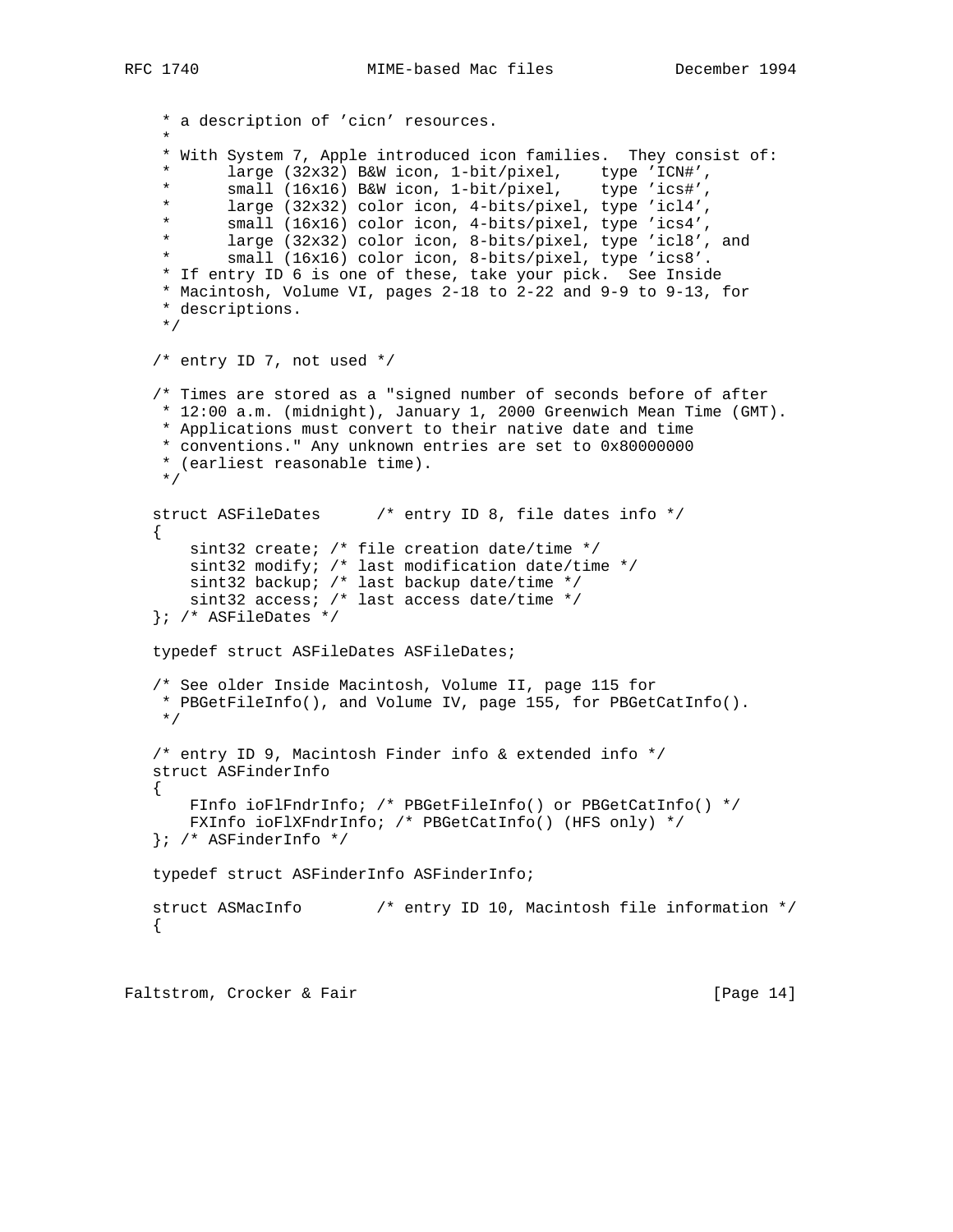```
uchar8 filler[3]; /* filler, currently all bits 0 */
        uchar8 ioFlAttrib; /* PBGetFileInfo() or PBGetCatInfo() */
   }; /* ASMacInfo */
    typedef struct ASMacInfo ASMacInfo;
    #define AS_PROTECTED 0x0002 /* protected bit */
    #define AS_LOCKED 0x0001 /* locked bit */
    /* NOTE: ProDOS-16 and GS/OS use entire fields. ProDOS-8 uses low
     * order half of each item (low byte in access & filetype, low word
     * in auxtype); remainder of each field should be zero filled.
     */
    struct ASProdosInfo /* entry ID 11, ProDOS file information */
\{ \cdot \cdot \cdot \cdot \cdot \cdot \cdot \cdot \cdot \cdot \cdot \cdot \cdot \cdot \cdot \cdot \cdot \cdot \cdot \cdot \cdot \cdot \cdot \cdot \cdot \cdot \cdot \cdot \cdot \cdot \cdot \cdot \cdot \cdot \cdot \cdot 
        uint16 access; /* access word */
        uint16 filetype; /* file type of original file */
        uint32 auxtype; /* auxiliary type of the orig file */
    }; /* ASProDosInfo */
    typedef struct ASProdosInfo ASProdosInfo;
    /* MS-DOS file attributes occupy 1 octet; since the Developer Note
    * is unspecific, I've placed them in the low order portion of the
     * field (based on example of other ASMacInfo & ASProdosInfo).
     */
    struct ASMsdosInfo /* entry ID 12, MS-DOS file information */
   \left\{ \right.uchar8 filler; /* filler, currently all bits 0 */
        uchar8 attr; /* _dos_getfileattr(), MS-DOS */
                                      /* interrupt 21h function 4300h */
    }; /* ASMsdosInfo */
    typedef struct ASMsdosInfo ASMsdosInfo;
 #define AS_DOS_NORMAL 0x00 /* normal file (all bits clear) */
 #define AS_DOS_READONLY 0x01 /* file is read-only */
    #define AS_DOS_HIDDEN 0x02 /* hidden file (not shown by DIR) */
    #define AS_DOS_SYSTEM 0x04 /* system file (not shown by DIR) */
    #define AS_DOS_VOLID 0x08 /* volume label (only in root dir) */
    #define AS_DOS_SUBDIR 0x10 /* file is a subdirectory */
    #define AS_DOS_ARCHIVE 0x20 /* new or modified (needs backup) */
    /* entry ID 13, short file name on AFP server - arbitrary length
    * octet string; usualy printable ASCII starting with
                    ' !' (0x21)
```
Faltstrom, Crocker & Fair and The Contract of Page 15]